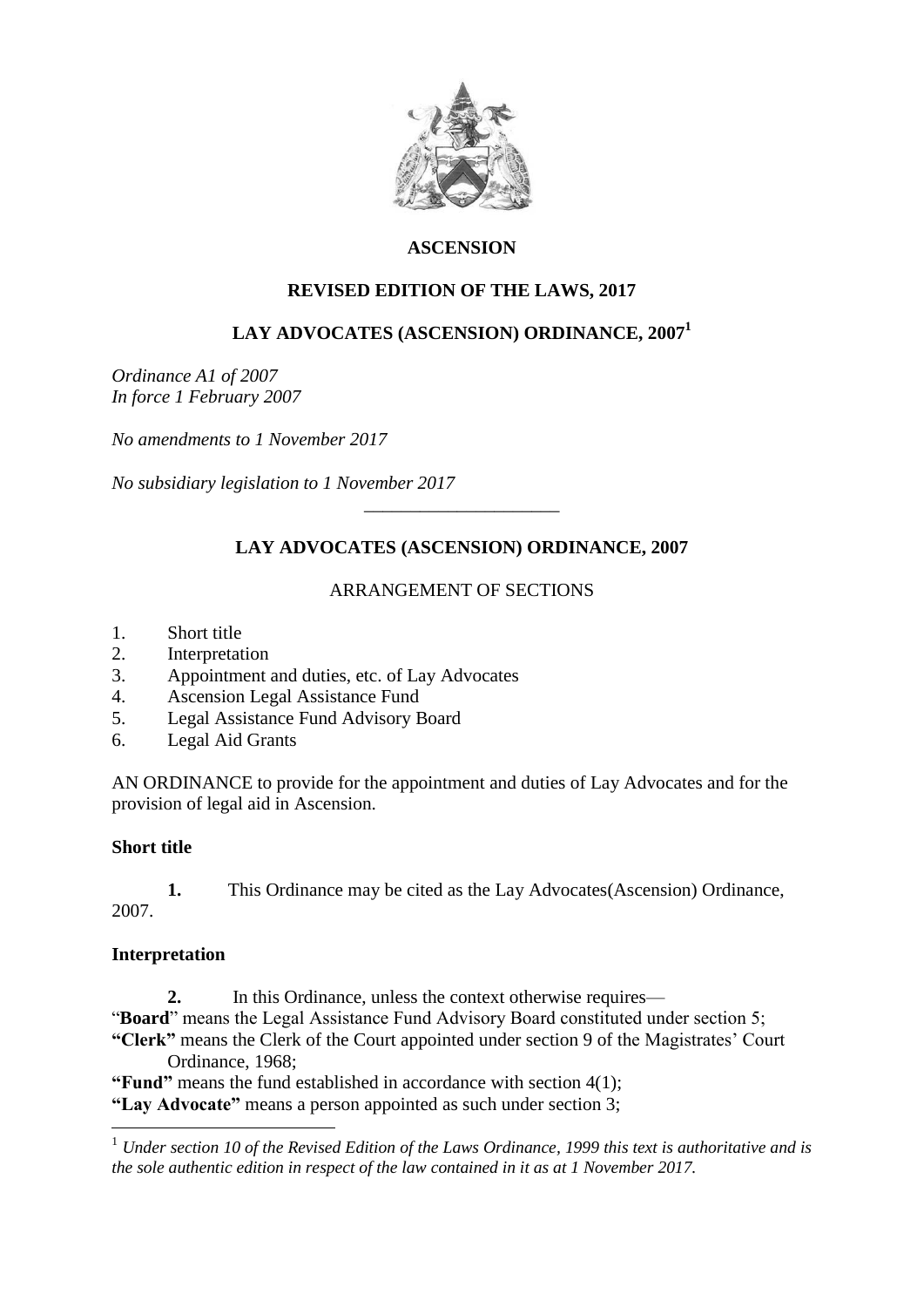- "**Legal Aid Grant**" means a grant from the Fund to enable a Lay Advocate to secure the assistance of a legal practitioner in any particular case;
- **"Magistrate"** means the person appointed as such under section 7 of the Magistrates' Court Ordinance, 1968;
- **"Public Solicitor"** means the person appointed as such under section 21 of the Legal Aid, Assistance and Services Ordinance, 2017 (SH).

#### **Appointment of Lay Advocates**

 **3. (1)** The Public Solicitor, with the approval of the Governor, may appoint any fit and proper person to be a Lay Advocate.

**(2)** Any number of persons may hold the office of Lay Advocate simultaneously.

**(3)** Without affecting subsection (4), a Lay Advocate may resign office at any time by notice in writing to the Public Solicitor.

**(4)** The Public Solicitor, with the approval of the Governor, may remove any person from the office of Lay Advocate.

#### **Rights of Lay Advocates and immunity from suit**

- **3A. (1)** A Lay Advocate is entitled—
- *(a)* to appear and be heard on behalf of any party to proceedings before any court or tribunal exercising any lawful jurisdiction in Ascension;
- *(b)* to receive the co-operation and assistance of the Public Solicitor and the staff of that office with regard to any research or enquiry concerning questions of law and access to law reports and legal text books, but to the extent only that such cooperation and assistance is consistent with the responsibilities and duties of that office;
- *(c)* if at any time there is no subsisting appointment to the office of Public Solicitor or if the Public Solicitor is absent from Ascension - to receive at all reasonable times the co-operation and assistance of the Crown Counsel with regard to the several matters set out above;
- *(d)* to visit, at all reasonable times, any detained person who has asked to see a Lay Advocate for the purposes of obtaining legal advice; and to consult with such person in private, except in so far as such consultation would entail a risk to the security of the establishment in which the person is detained.

**(2)** A Lay Advocate may give advice and assistance on matters of law to any person requesting such advice.

**(3)** A Lay Advocate is not liable to be sued in any civil court for any act he or she does in exercise of s the powers and rights or performance of the duties of the office under this Ordinance, if the act complained of was done in good faith and in a manner in all respects consistent with this Ordinance.

#### **Obligations of Lay Advocates**

**3B. (1)** A Lay Advocate must not—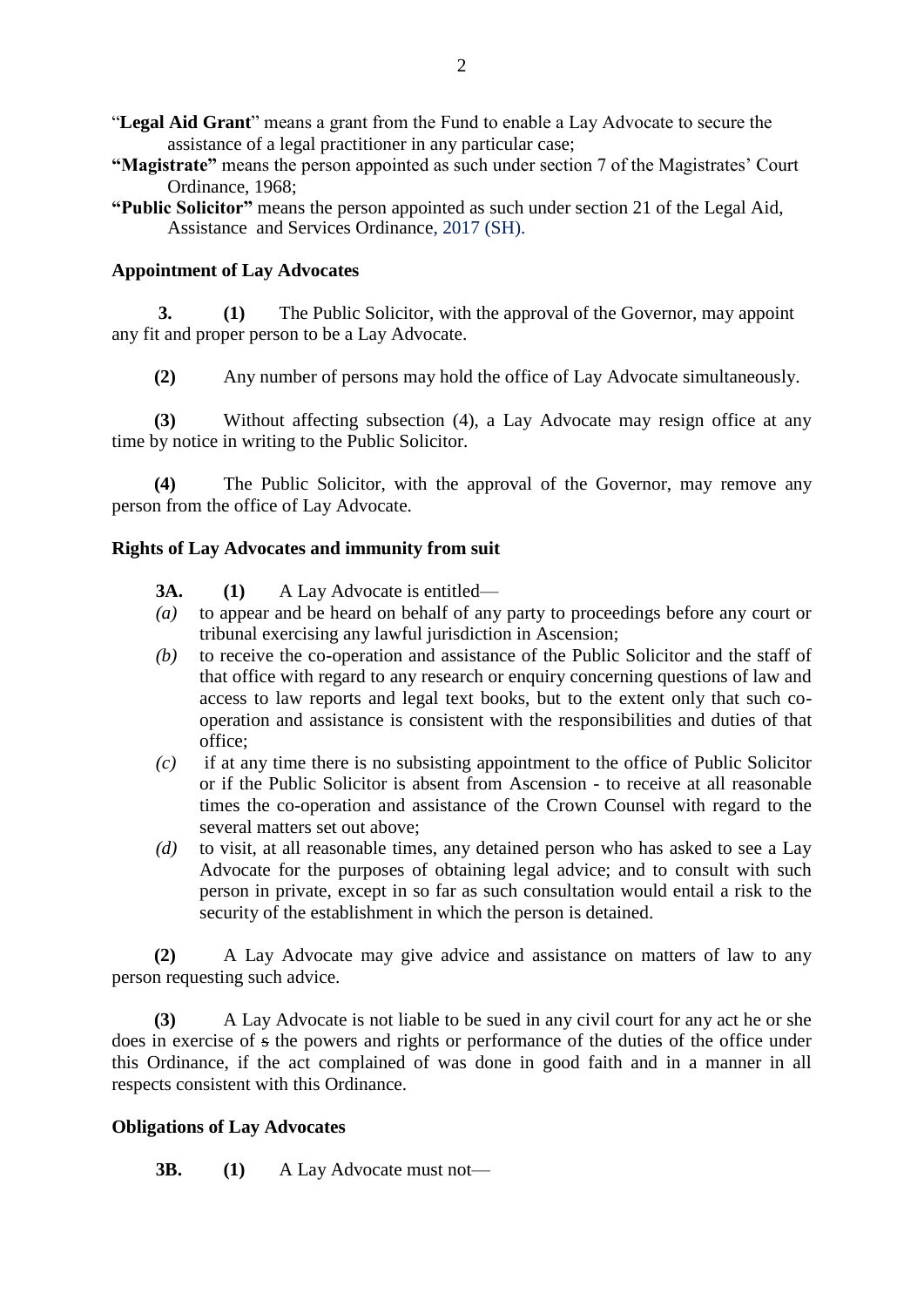- *(a)* charge or levy any charge or fee for services provided under section 3A;
- *(b)* give any advice or assistance, or appear as an advocate before any court or tribunal, in respect of any case or matter in which he or she has any personal interest which would or might conflict with the interests of the person being assisted or represented.
- **(2)** Every Lay Advocate must—
- *(a)* take all reasonable care to ensure that the advice and assistance given to any person are founded upon an accurate understanding of the relevant law; and seek any necessary advice from the Public Solicitor's Office for that purpose;
- *(b)* keep a written record of the name of every person given advice or assistance by the Lay Advocate, together with a note of the general nature of the problem discussed and the advice given on it; and supply a copy of such record, on request, to the person advised;
- *(c)* treat all information received from any person who consults the Lay Advocate n that capacity as having been given in the strictest confidence, subject to this Ordinance or any other law.

## **Public Solicitor to supervise Lay Advocates**

- **3C.** Every Lay Advocate must comply with –
- *(a)* any lawful guidance or instructions issued from time to time by the Public Solicitor as to the performance of the duties and the exercise of the rights of a Lay Advocate; and
- *(b)* any request (not being a request for the disclosure of confidential information) for information similarly issued.

#### **Court may order disclosure of information**

**3D. (1)** The Supreme Court or the Magistrates' Court may, subject to this section, order a Lay Advocate to disclose information to which this section relates either to the Attorney General or to any other person named in the order.

**(2)** This section relates to any information received by a Lay Advocate in the course of his or her duties under this Ordinance.

**(3)** An order must not be made under this section unless the court is satisfied that the disclosure of the information is of such urgent and compelling necessity in the public interest as to justify over-ruling the principle of confidentiality stated in section 5(2)*(c)*.

**(4)** The Chief Justice may make rules to prescribe the procedure to be followed in respect of an application under this section.

## **Ascension Legal Assistance Fund**

1

**4.** (1) The Governor must establish a Special Fund<sup>2</sup>, in accordance with section 3(2) of the Financial Management Ordinance, 2001 for the purpose of promoting and

 $2$  The fund was established by Legal Notice A2 of 2007.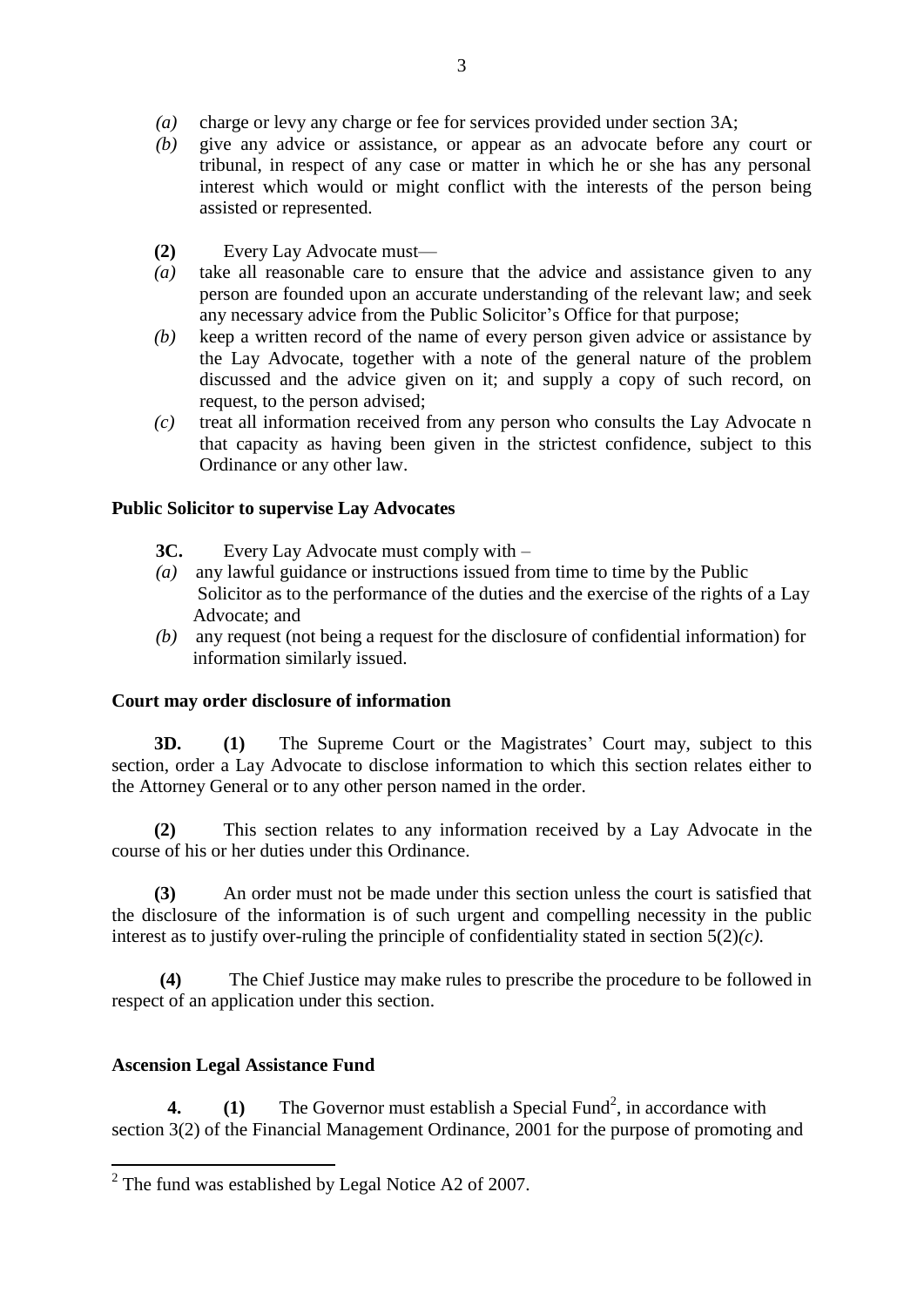encouraging the establishment of schemes or arrangements for the dissemination of information about the law and its administration, and ensuring (so far as is practicable) that legal advice and assistance is available to members of the public by whom it is sought.

**(2)** The accounting officer for the Fund is the Clerk.

**(3)** The Fund comprises all moneys from time to time appropriated to it from the Consolidated Fund, and all other sums raised or received for the purposes of the Fund, together (notwithstanding section 8(3) of the Financial Management Ordinance, 2001) with interest or dividends accruing to it or on it.

## **Legal Assistance Fund Advisory Board**

**5. (1)** This section establishes a Board, to be known as the Legal Assistance Fund Advisory Board, whose members are to be–

- The Magistrate;
- The Attorney General;
- The Public Solicitor;
- All of the Justices of the Peace of Ascension.

The Clerk is to act as the Secretary to the Board and must ensure that a meeting of the Board is convened annually in (or as soon as is practicable after) March of each year.

**(3)** Each meeting of the Board must be chaired by the Magistrate or, if the Magistrate is not present, by the most senior (according to date of appointment) of the Justices of the Peace who are present.

**(4)** The functions of the Board are to advise the Clerk on the policies to be adopted with regard to making payments from the fund and, in particular –

- *(a)* as to the making of payments to Lay Advocates by way of periodical honoraria, payment for particular work done, or the reimbursement of expenses incurred;
- *(b)* as to the provision of law books or other resources, and training, for the benefit of Lay Advocates;
- *(c)* the circumstances in which, subject to section 6, a Legal Aid Grant may be made;
- *(d)* (subject to the approval of the Governor) the reimbursement of expenses or the payment of an allowance to members of the Board in connection with the performance of their duties.

**(5)** Meetings of the Board may be held by means of a conference between members of the Board who are not all in one place but each of whom is able to hear (and be heard by) each of the others simultaneously, and each member taking part in such a conference is deemed (for all purposes of this Ordinance) to be present at the place stated in the notice convening the meeting as the place at which the meeting would be held.

## **Legal Aid Grants**